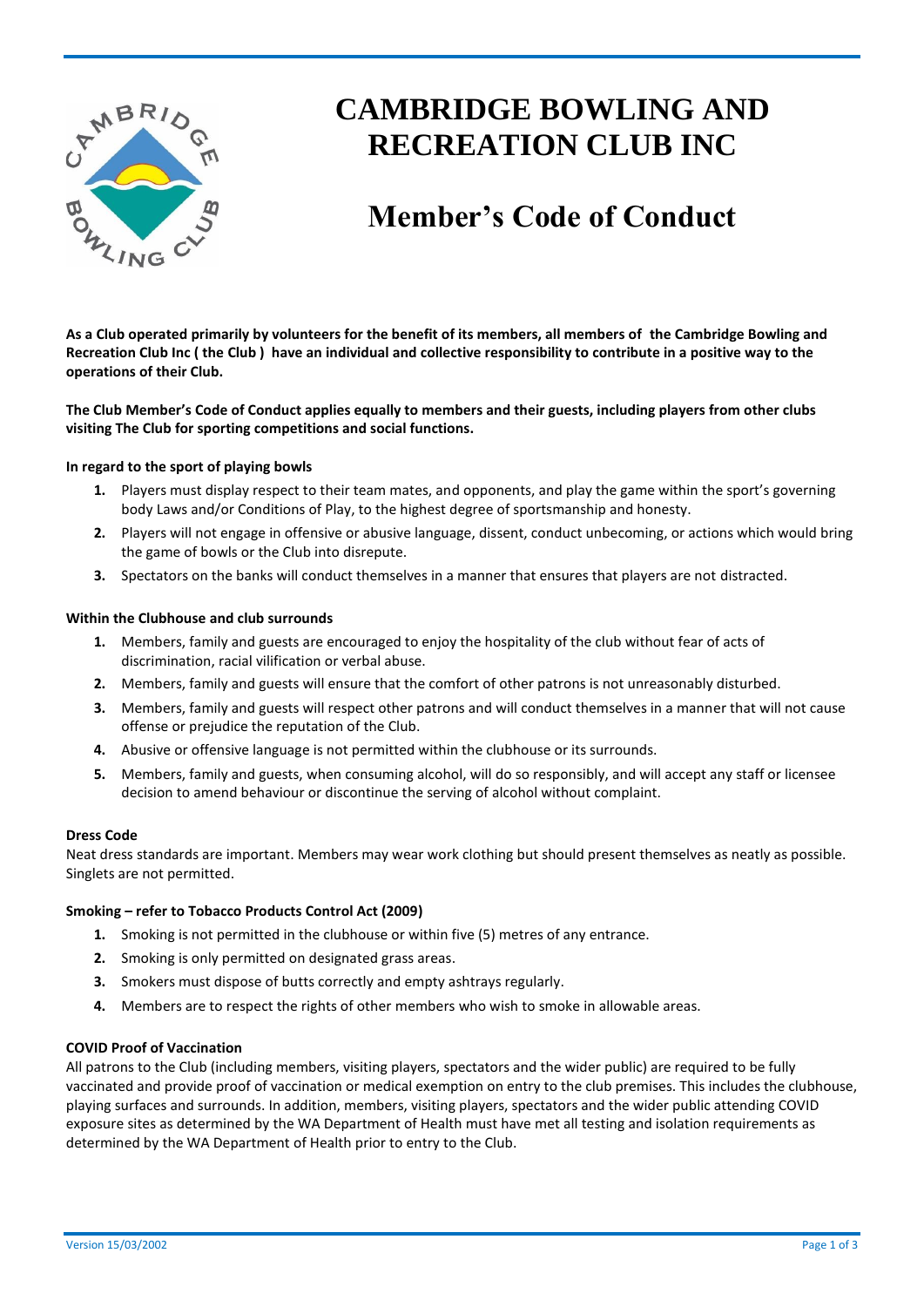# **Social Media and Electronic Communication**

- **1.** Social Media includes, but is not limited to:
	- Social networking sites such as Facebook, Twitter, LinkedIn, Google+, Pinterest etc
	- Video and photo sharing such as YouTube, Vimeo, Instagram, Flickr, Vine, TikTok etc
	- Instant messaging such as SMS, Sype, Snapchat, WhatsApp etc
	- Blogs and micro-blogging such as Tumblr, Wordpress, Blogger etc
	- Online encyclopedias such as Wikipedia
	- Review sites such as Yelp, Urban Spoon etc
	- Live broadcasting applications such as Periscope, Meerkat, Facebook Mentions etc
	- Podcastings such as iTunes, Stitcher etc
	- Geo-spatial tagging such as Foursquare etc
	- Forums, discussion boards and groups such as the website
	- Online multiplayer gaming platforms
	- Online voting or polls
	- Public and private online forums and discussion boards
	- Any other technologies that will allow individuals to upload and share content
- **2.** The club recognises that members may engage in social media; however, all Committee persons and members should be aware of the potential for members of the public to access social media content which can be taken out of context or misused.
- **3.** All club references in social media will be treated as public 'comment'.
- **4.** No content should be posted/linked to; or statements made that are misleading, false or likely to injure a person's reputation or bring our club into disrepute. Examples include, but are not limited to:
	- Information or photos of a sensitive nature such as accidents, incidents or controversial behaviour
	- Content that contains illegal or indecent content such as defamatory, vilifying or deceptive content
	- Material that is subject to copyright laws
	- Material that is offensive, discriminatory, harassing, intimidating, embarrassing, racist, sexist, bullying in nature, sexually explicit or otherwise inappropriate
- **5.** Any abusive, discriminatory, intimidating, misleading or offensive statements on the club's social media will not be tolerated. Offending posts will be removed and those responsible will be blocked from the site.
- **6.** When sharing information or posting material on public websites connected to the club, members must follow the following guidelines for electronic communication:
	- It should be restricted to club matters
	- It must not offend, intimidate, humiliate or harass another person
	- It must not be misleading, false or injure the reputation of another person
	- It should respect and maintain the privacy of members
	- It must maintain the privacy of the club's confidential information
	- It must not use any branding from the club or another team without the appropriate approval being obtained in writing
	- It must not bring the club into disrepute
- **7.** Members who send inappropriate electronic communication (including emails or electronic newsletters) or post online content or comments that harass, offend, intimidate or humiliate another member or another team which might affect the club may be found in breach of the Member's Code of Conduct Policy and as a result may be liable for a claim of misconduct, under the Club Constitution.
- **8.** All members have an obligation to report any social media postings that may be subject to bringing the club into disrepute.